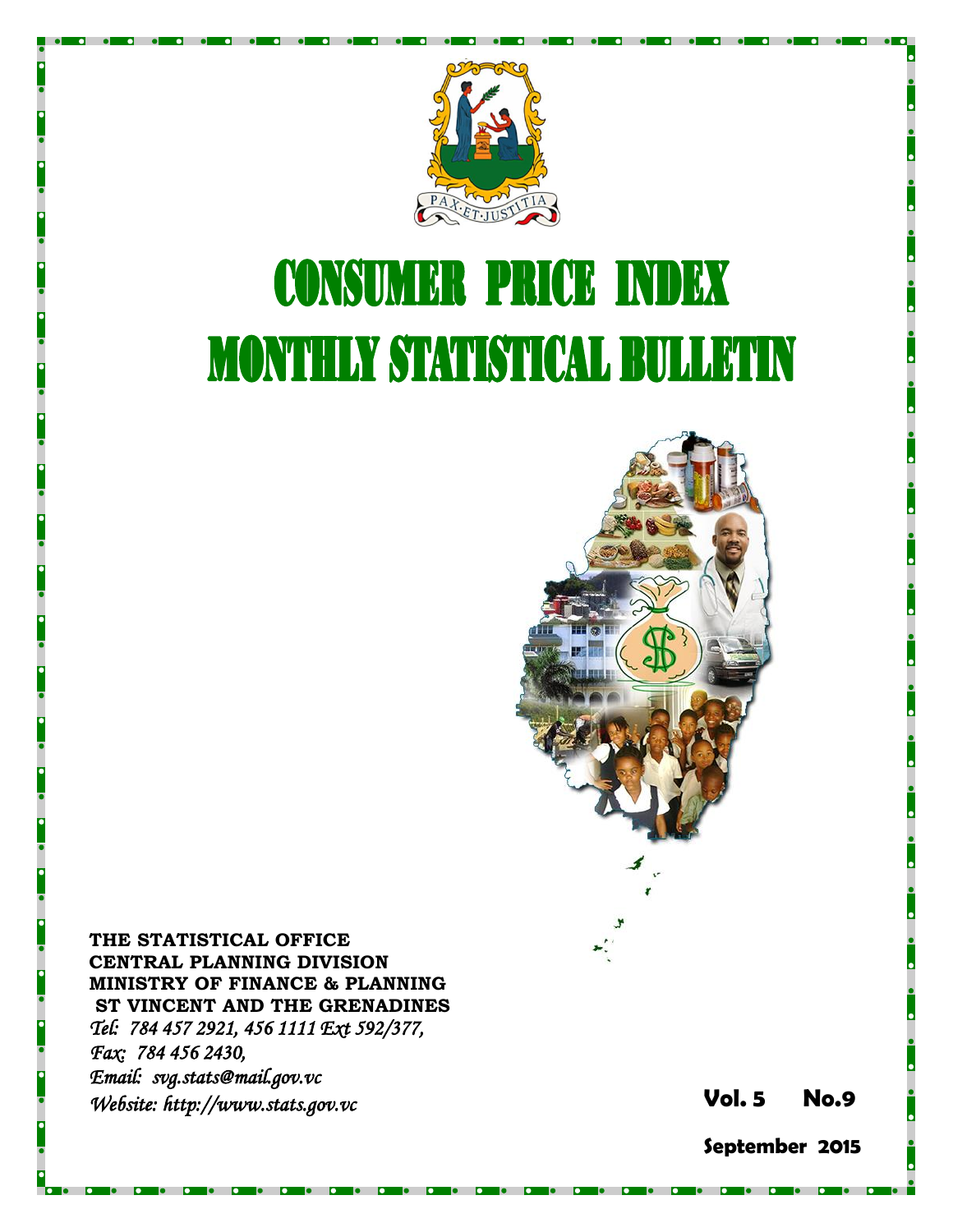# **TABLE OF CONTENTS**

## **Page No.**

|                | Analysis $-$                                                                          | $\mathbf{1}$   |
|----------------|---------------------------------------------------------------------------------------|----------------|
|                |                                                                                       |                |
|                |                                                                                       |                |
| Table No.      |                                                                                       |                |
| 1              | <b>Average Retail Price of Selected Items</b>                                         | 3              |
| $\overline{2}$ | Average Retail Price of Selected Items SEPTEMBER 2015 compared<br>With SEPTEMBER 2014 | $\overline{4}$ |
| 3              | The Consumer Price Index by main groups                                               | 8              |
| 4              | The Consumer Price Index contribution to change by Groups                             | 10             |
| 5              | Monthly Items by Group                                                                | 11             |
|                |                                                                                       |                |
|                | Chart No.                                                                             |                |
|                | 1 COICOP Percentage Change for the Month of SEPTEMBER 2015                            | 9              |

\* \* \*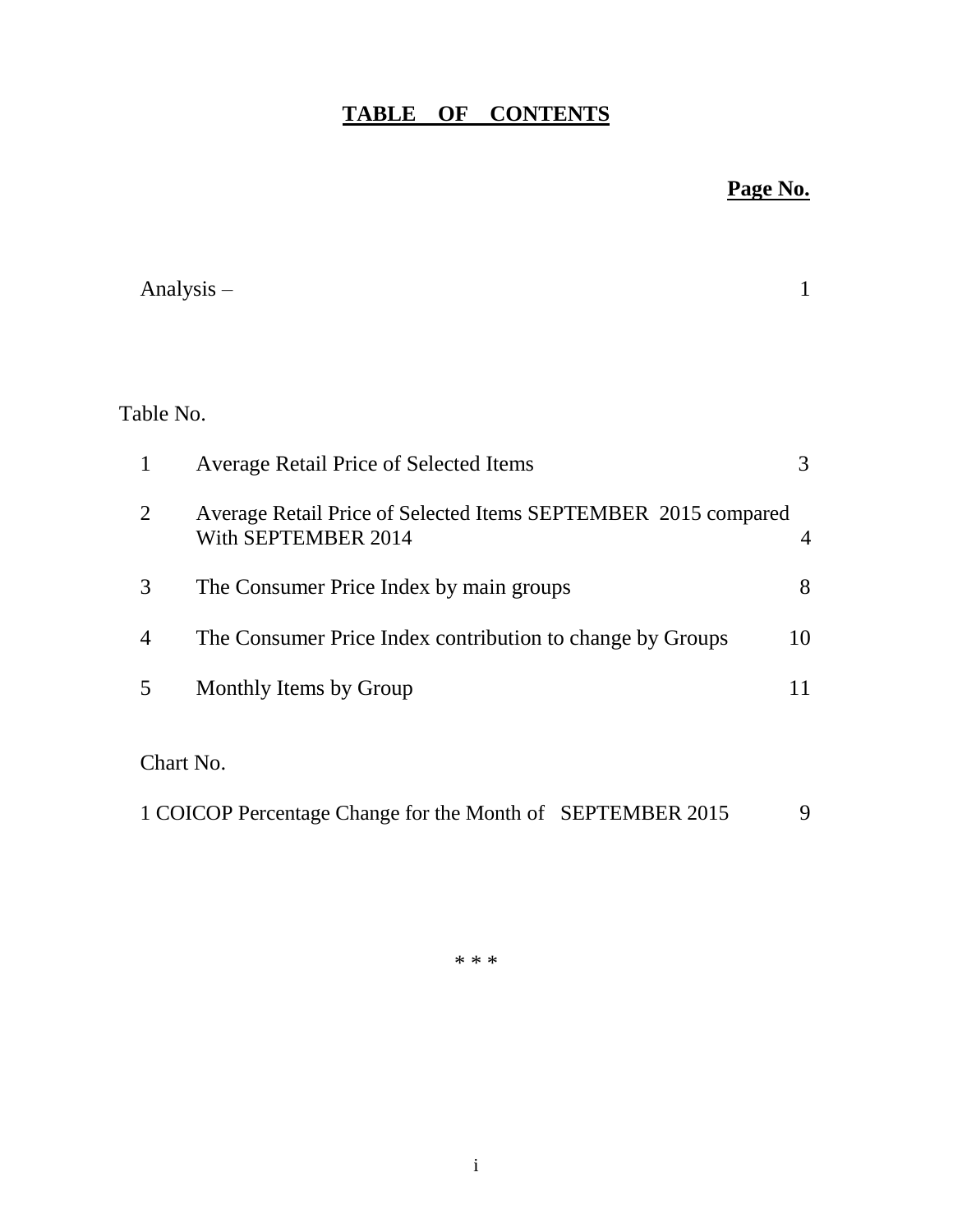## **SEPTEMBER 2015**

The consumer price index registered a decline of 0.5 percent for the month of September 2015. The "All Items" index stood at 105.8 compared to 106.3 for the month of August 2015. The "point-topoint" inflation rate was recorded as negative 1.7 percent.

Three (3) groups recorded decreases during the month: "Transport" (1.8 percent), "Housing, Water, Electricity, Gas and Other Fuels" (1.0 percent) and "Clothing and Footwear" (0.1 percent). Six (6) groups recorded increases during the month: "Education" (1.1 percent), "Restaurants and Hotels" (0.3 percent), "Food and Non-Alcoholic Beverages (0.1 percent), "Alcoholic Beverages and Tobacco" (0.1 percent), "Furnishings, Household Equipment and Household Maintenance" (0.1 percent) and "Miscellaneous Goods and Services" (0.1 percent). Three (3) groups remained unchanged during the month: "Health", "Communication" and "Recreation and Culture".

The 1.8 percent decline in the "Transport" index is due to a decrease in the price of car tyres (18.3) percent), truck tyres (5.8 percent) and passenger airfare from St Vincent and the Grenadines to London (43.9 percent) and Toronto, Canada (39.5 percent).

The group index for "Housing, Water, Electricity, Gas and Other Fuels" decreased by 1.0 percent due to a decline in the price of kerosene oil (8.3 percent) and electricity (5.4 percent). The reduced cost for electricity is a result of a decline in the fuel surcharge rate which moved from 33.54 cents per kilowatt hour for the month of August 2015 to 29.02 cents per kilowatt hour for the month of September 2015.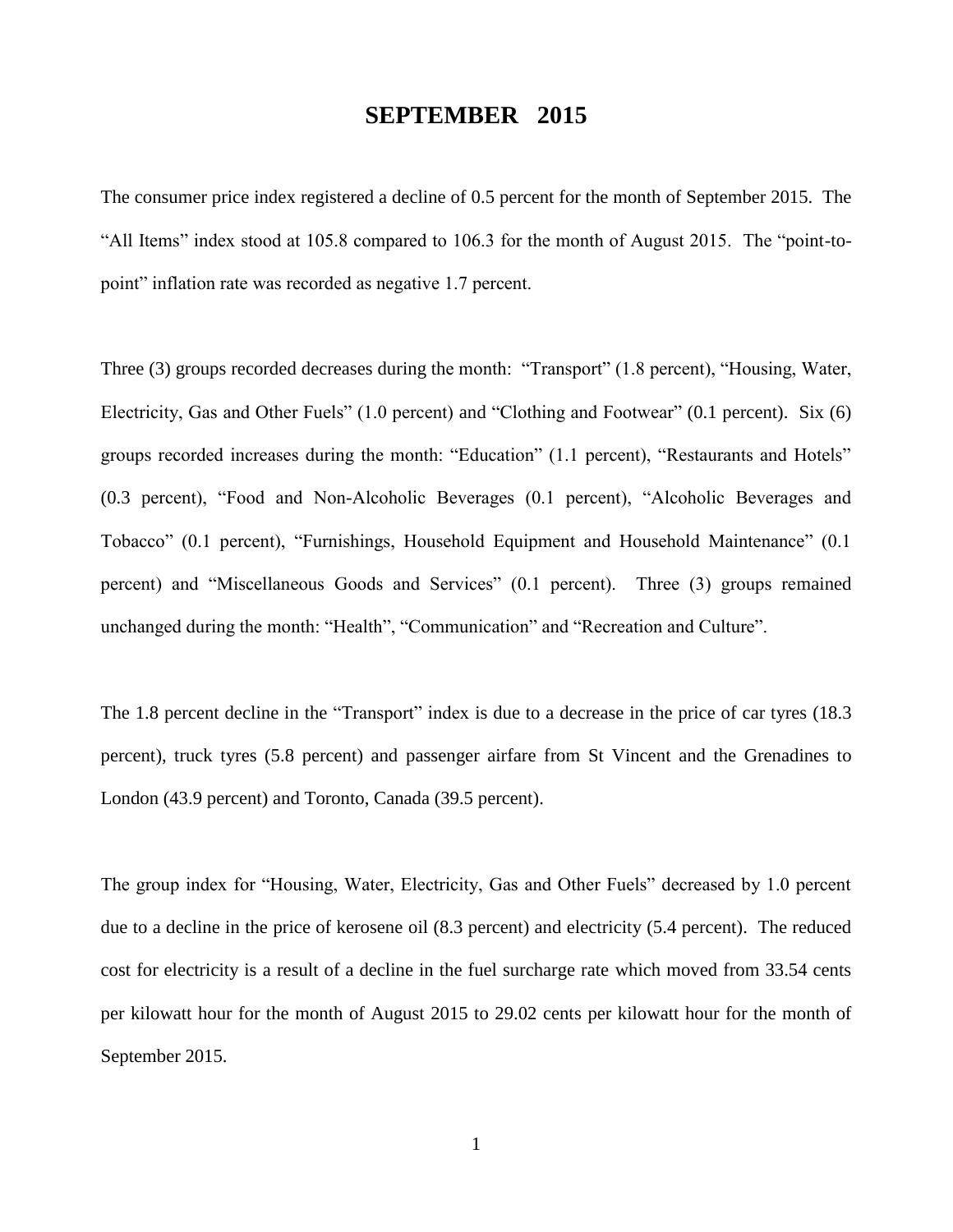The 0.1 percent decline in the "Clothing and Footwear" index is attributed to a decrease in the price of a pair of men's shorts (23.9 percent) and a pair of women's shoes (18.2 percent).

The increase of 1.1 percent in the index for "Education" is due mainly to an increase of 26.9 percent in the cost of attending a privately owned primary educational institution.

The small percentage increase in the "Food and Non-Alcoholic Beverages" index (0.1 percent) resulted from increases in the price of several food items: limes (42.9 percent), pumpkin (19.0 percent), tomato ketchup (14.0 percent), eddoes (12.6 percent), curry powder (9.0 percent), tannias (8.3 percent), broccoli (7.9 percent), dasheen (6.5 percent) and cabbages (5.5 percent).

Higher costs for ginger wine (1.1 percent), contributed to the 0.1 percent increase in the "Alcoholic Beverages, Tobacco and Narcotics" index, and the 2.2 percent change in the price of powder detergent led to the 0.1 percent increase in the group index for "Furnishings, Household Equipment and Household Maintenance".

Meanwhile, the 1.5 percent increase in the price of toothpaste is mainly responsible for the 0.1 percent increase in the "Miscellaneous Goods and Services" index.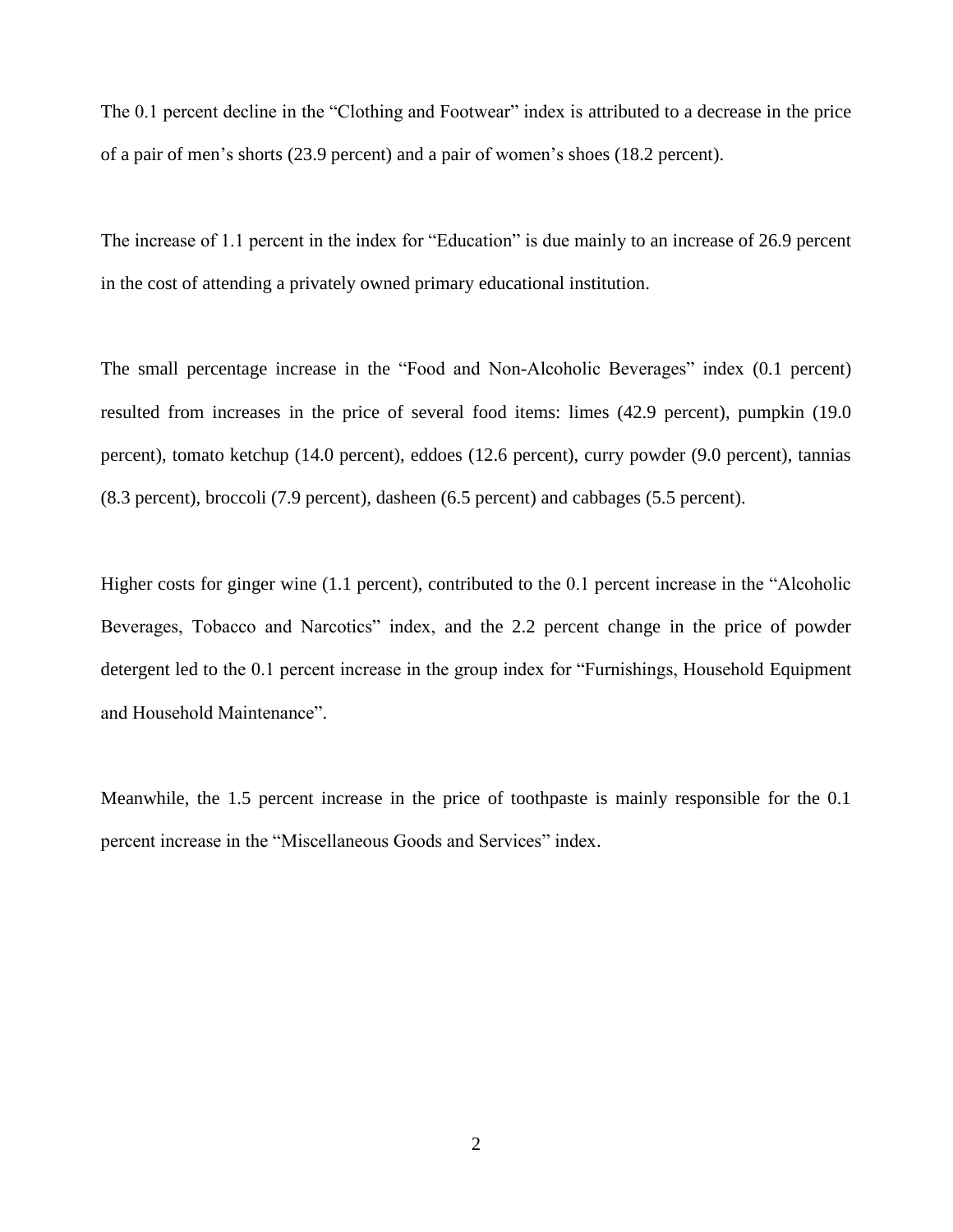### **TABLE 1 AVERAGE RETAIL PRICE OF SELECTED ITEMS**

|                                            | <b>UNIT</b>      | <b>AVERAGE PRICE</b> |               |              | <b>CHANGE PERCENTAGE</b> |  |
|--------------------------------------------|------------------|----------------------|---------------|--------------|--------------------------|--|
| <b>ITEM</b>                                | OF               | EC\$                 |               | IN           | <b>CHANGE</b>            |  |
|                                            | <b>QUANTITY</b>  | <b>SEPTEMBER</b>     | <b>AUGUST</b> | <b>PRICE</b> | IN                       |  |
|                                            |                  | 2015                 | 2015          |              | <b>PRICE</b>             |  |
| <b>INCREASED</b>                           |                  |                      |               |              |                          |  |
| Lime                                       | 1 <sub>b</sub>   | 3.40                 | 2.38          | 1.02         | 42.86                    |  |
| Cabbage                                    | 1 <sub>b</sub>   | 3.66                 | 3.47          | 0.19         | 5.48                     |  |
| <b>Broccoli</b>                            | 1 <sub>b</sub>   | 9.67                 | 8.96          | 0.71         | 7.92                     |  |
|                                            |                  |                      |               |              |                          |  |
| Pumpkin                                    | 1 <sub>b</sub>   | 2.19                 | 1.84          | 0.35         | 19.02                    |  |
| Dasheen                                    | 1 <sub>b</sub>   | 2.13                 | 2.00          | 0.13         | 6.50                     |  |
| Tannias                                    | 1 <sub>b</sub>   | 3.27                 | 3.02          | 0.25         | 8.28                     |  |
| Eddoes                                     | 1 <sub>b</sub>   | 3.04                 | 2.70          | 0.34         | 12.59                    |  |
| Tomato Ketchup                             | 24 oz            | 6.10                 | 5.35          | 0.75         | 14.02                    |  |
| <b>Curry Powder</b>                        | $1/4$ lb         | 2.80                 | 2.57          | 0.23         | 8.95                     |  |
| <b>Ginger Wine</b>                         | 750ml bottle     | 17.97                | 17.78         | 0.19         | 1.07                     |  |
| Men Trousers                               | Pair             | 59.95                | 49.95         | 10.00        | 20.02                    |  |
| <b>Girl Dress</b>                          | Each             | 49.95                | 39.95         | 10.00        | 25.03                    |  |
| <b>Woman Footwear</b>                      | Pair             | 59.95                | 29.94         | 30.01        | 100.23                   |  |
| Powder Detergent                           | 500 grams        | 5.04                 | 4.93          | 0.11         | 2.23                     |  |
| <b>Spark Plug</b>                          | Each             | 13.66                | 10.90         | 2.76         | 25.32                    |  |
| Petrol, Unleaded                           | Gallon           | 12.76                | 12.45         | 0.31         | 2.49                     |  |
| Passenger airfare: St. Vincent to New York | 1 month          | 3,238.40             | 2,686.10      | 552.30       | 20.56                    |  |
| Primary Education: Privately Owned         | Per term         | 825.00               | 650.00        | 175.00       | 26.92                    |  |
| <b>Accomodation Service:</b>               |                  |                      |               |              |                          |  |
| Hall of Residence (Mona)                   | Semester 1       | 2,781.50             | 2,464.36      | 317.14       | 12.87                    |  |
| Hall of Residence (St. Augustine)          | Semester 1       | 2,855.00             | 2,270.86      | 584.14       | 25.72                    |  |
| Toothpaste                                 | 130 <sub>g</sub> | 8.73                 | 8.60          | 0.13         | 1.51                     |  |
| <b>DECREASED</b>                           |                  |                      |               |              |                          |  |
| Electricity                                | 140 Kwh          | 110.63               | 116.96        | $-6.33$      | $-5.41$                  |  |
| Kerosene                                   | Gallon           | 10.58                | 11.54         | $-0.96$      | $-8.32$                  |  |
| Car Tyres 175/70/13                        | Each             | 125.00               | 149.58        | $-24.58$     | $-16.43$                 |  |
| Car Tyres 185/70/13                        | Each             | 135.00               | 165.13        | $-30.13$     | $-18.25$                 |  |
| Truck Tyres 750/16                         | Each             | 663.00               | 703.96        | $-40.96$     | $-5.82$                  |  |
| Passenger airfare:                         |                  |                      |               |              |                          |  |
| St. Vincent to Canada                      | 1 month          | 2413.90              | 3990.00       | $-1576.10$   | $-39.50$                 |  |
| St. Vincent to London                      | 1 month          | 3186.30              | 5678.90       | $-2492.60$   | $-43.89$                 |  |
| Drumsticks                                 | 1 <sub>b</sub>   | 2.53                 | 2.68          | $-0.15$      | $-5.60$                  |  |
| <b>Turkey Neck</b>                         | 1 <sub>b</sub>   | 1.96                 | 3.10          | $-1.14$      | $-36.77$                 |  |
| Slice Cheese 12 pk                         | 200g             | 7.90                 | 8.57          | $-0.67$      | $-7.82$                  |  |
| Soursop                                    | <b>lb</b>        | 1.14                 | 1.32          | $-0.18$      | $-13.64$                 |  |
| <b>Sweet Potatos</b>                       | 1 <sub>b</sub>   | 1.93                 | 2.09          | $-0.16$      | $-7.66$                  |  |
| Men Shorts                                 | Pair             | 30.00                | 39.44         | $-9.44$      | $-23.94$                 |  |
| Women Shoes, formal wear                   | Pair             | 89.95                | 110.00        | $-20.05$     | $-18.23$                 |  |
| Tuition Fee for Foreign Education:         |                  |                      |               |              |                          |  |
|                                            |                  |                      |               |              |                          |  |
| Pure and Applied Science                   | Annual           | 5910.81              | 6224.50       | $-313.69$    | $-5.04$                  |  |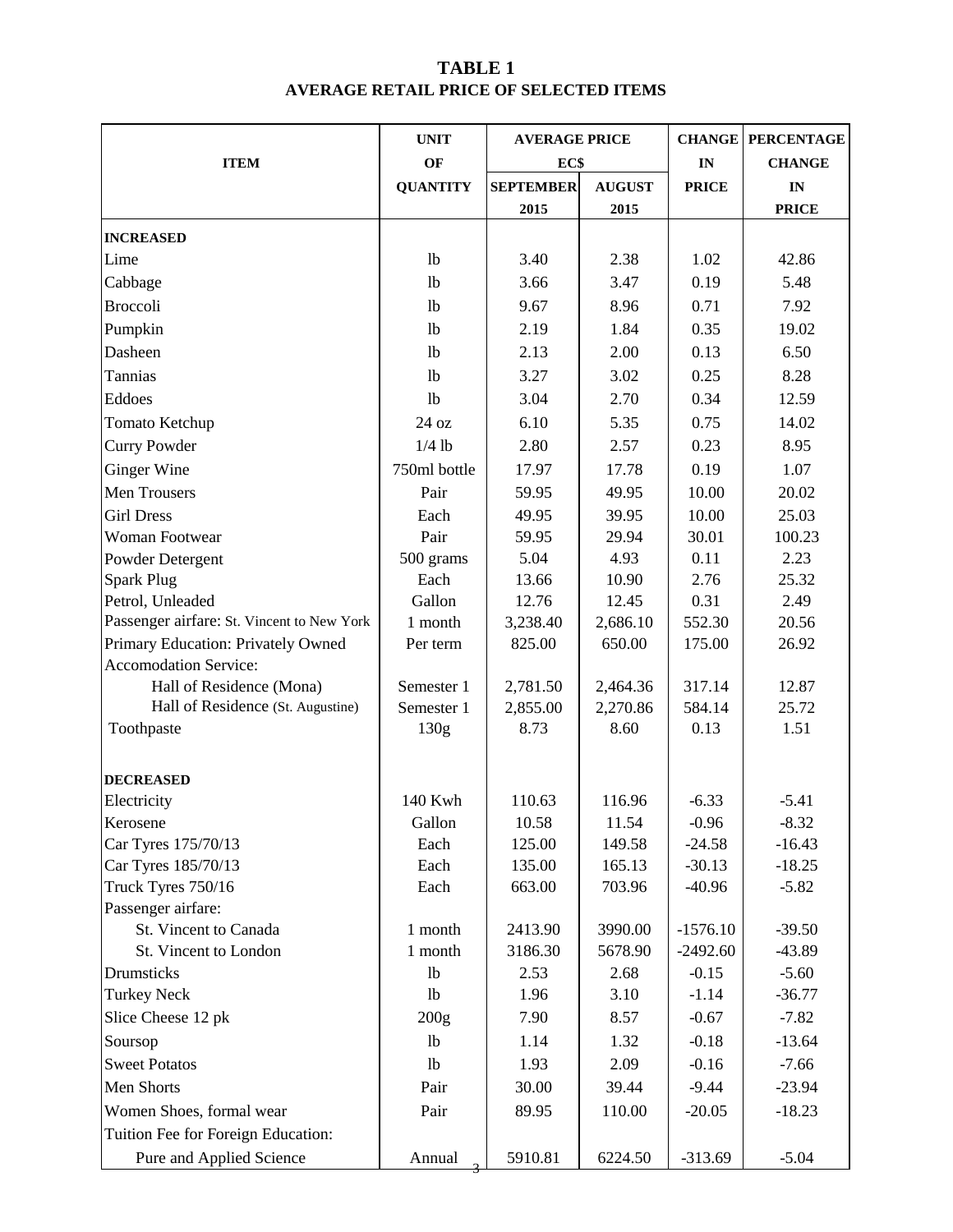#### **TABLE 2 AVERAGE RETAIL PRICE OF SELECTED ITEMS SEPTEMBER 2015 COMPARED WITH SEPTEMBER 2014**

| <b>ITEMS</b>                          | <b>UNIT</b>   | <b>AVERAGE</b>                      |       | <b>CHANGE</b> | PERCENTAGE    |  |
|---------------------------------------|---------------|-------------------------------------|-------|---------------|---------------|--|
|                                       | <b>OF</b>     | EC\$                                |       | IN            | <b>CHANGE</b> |  |
|                                       |               | <b>QUANTITY SEPTEMBER SEPTEMBER</b> |       | <b>PRICE</b>  | IN            |  |
|                                       |               | 2015<br>2014                        |       |               | <b>PRICE</b>  |  |
| <b>FOOD AND NON-ALCOHOLIC</b>         |               |                                     |       |               |               |  |
| <b>BEVERAGES</b>                      |               |                                     |       |               |               |  |
| Beef - Fresh                          | Lb.           | 8.00                                | 8.00  | 0.00          | 0.00          |  |
| Chicken - Whole                       | Lb.           | 6.15                                | 6.12  | 0.03          | 0.49          |  |
| Chicken - Leg Quarters                | Lb.           | 2.23                                | 2.90  | $-0.67$       | $-23.10$      |  |
| Chicken - Backs                       | Lb.           | 1.60                                | 1.67  | $-0.07$       | $-4.19$       |  |
| Chicken - Wings                       | Lb.           | 4.81                                | 4.97  | $-0.16$       | $-3.22$       |  |
| <b>Turkey Wings</b>                   | Lb.           | 3.50                                | 3.86  | $-0.36$       | $-9.33$       |  |
| Fish - Fresh (Deep Sea)               | Lb.           | 9.00                                | 9.00  | 0.00          | 0.00          |  |
| Fish - Fresh (Jacks)                  | Lb.           | 4.00                                | 5.00  | $-1.00$       | $-20.00$      |  |
| Fish - Fresh (Robins)                 | Lb.           | 4.00                                | 5.00  | $-1.00$       | $-20.00$      |  |
| <b>Chicken Franks</b>                 | 340 g Pk      | 5.26                                | 5.24  | 0.02          | 0.38          |  |
| Luncheon Meat (pork)                  | 340 g         | 7.74                                | 7.58  | 0.16          | 2.11          |  |
| Codfish                               | Lb.           | 14.91                               | 14.66 | 0.25          | 1.71          |  |
| Cornflakes                            | 12 oz         | 12.81                               | 12.40 | 0.41          | 3.31          |  |
| Pasta - Elbows                        | 340 g         | 4.62                                | 4.18  | 0.44          | 10.53         |  |
| Milk - Evaporated                     | 410g Tin      | 3.36                                | 3.28  | 0.08          | 2.44          |  |
| Milk - Condensed                      | 397g Tin      | 3.29                                | 3.54  | $-0.25$       | $-7.06$       |  |
| Bread-Small Loaf, white               | 5 Pk          | 1.99                                | 1.99  | 0.00          | 0.00          |  |
| Bread - Large Sliced Pan Loaf (white) | Each          | 4.25                                | 4.25  | 0.00          | 0.00          |  |
| Eggs                                  | Doz           | 8.82                                | 8.64  | 0.18          | 2.08          |  |
| Orange Juice                          | 19 oz Tin     | 8.16                                | 7.91  | 0.25          | 3.16          |  |
| Sugar - Brown (loose)                 | Lb.           | 1.35                                | 1.43  | $-0.08$       | $-5.59$       |  |
| Sugar - White (loose)                 | Lb.           | 1.73                                | 1.74  | $-0.01$       | $-0.57$       |  |
| Flour - Loose                         | Lb.           | 1.40                                | 1.40  | 0.00          | 0.00          |  |
| Flour - Packaged (white)              | 2 kg          | 6.75                                | 6.75  | 0.00          | 0.00          |  |
| Flour - Packaged (wholewheat)         | 2 kg          | 7.39                                | 7.38  | 0.01          | 0.14          |  |
| Rice - Loose                          | Lb.           | 1.78                                | 1.78  | 0.00          | 0.00          |  |
| Rice - Package                        | 2 kg          | 9.22                                | 9.20  | 0.02          | 0.22          |  |
| <b>Bananas</b>                        | Lb.           | 1.34                                | 1.30  | 0.04          | 3.08          |  |
| <b>Breadfruit</b>                     | Lb.           | 2.66                                | 2.49  | 0.17          | 6.83          |  |
| Eddoes                                | Lb.           | 3.04                                | 2.79  | 0.25          | 8.96          |  |
| Dasheens                              | Lb.           | 2.13                                | 2.41  | $-0.28$       | $-11.62$      |  |
| <b>Sweet Potatoes</b>                 | Lb.           | 1.93                                | 2.54  | $-0.61$       | $-24.02$      |  |
| Oranges                               | Each          | 0.79                                | 0.95  | $-0.16$       | $-16.84$      |  |
| Tomatoes                              | Lb.           | 5.05                                | 3.99  | 1.06          | 26.57         |  |
| <b>Cooking Margarine</b>              | 445g Tub      | 7.85                                | 7.90  | $-0.05$       | $-0.63$       |  |
| Vegetable Oil                         | 1 Litre       | 10.61                               | 10.53 | 0.08          | 0.76          |  |
| Powdered Chocolate                    | 300g Pk       | 10.59                               | 10.46 | 0.13          | 1.24          |  |
| Hairoun Fruit Cocktail (not cold)     | 280 ml Bottle | 2.26                                | 2.26  | 0.00          | 0.00          |  |
| Vitamalt                              | 310 ml Bottle | 5.61                                | 5.60  | $0.01\,$      | 0.18          |  |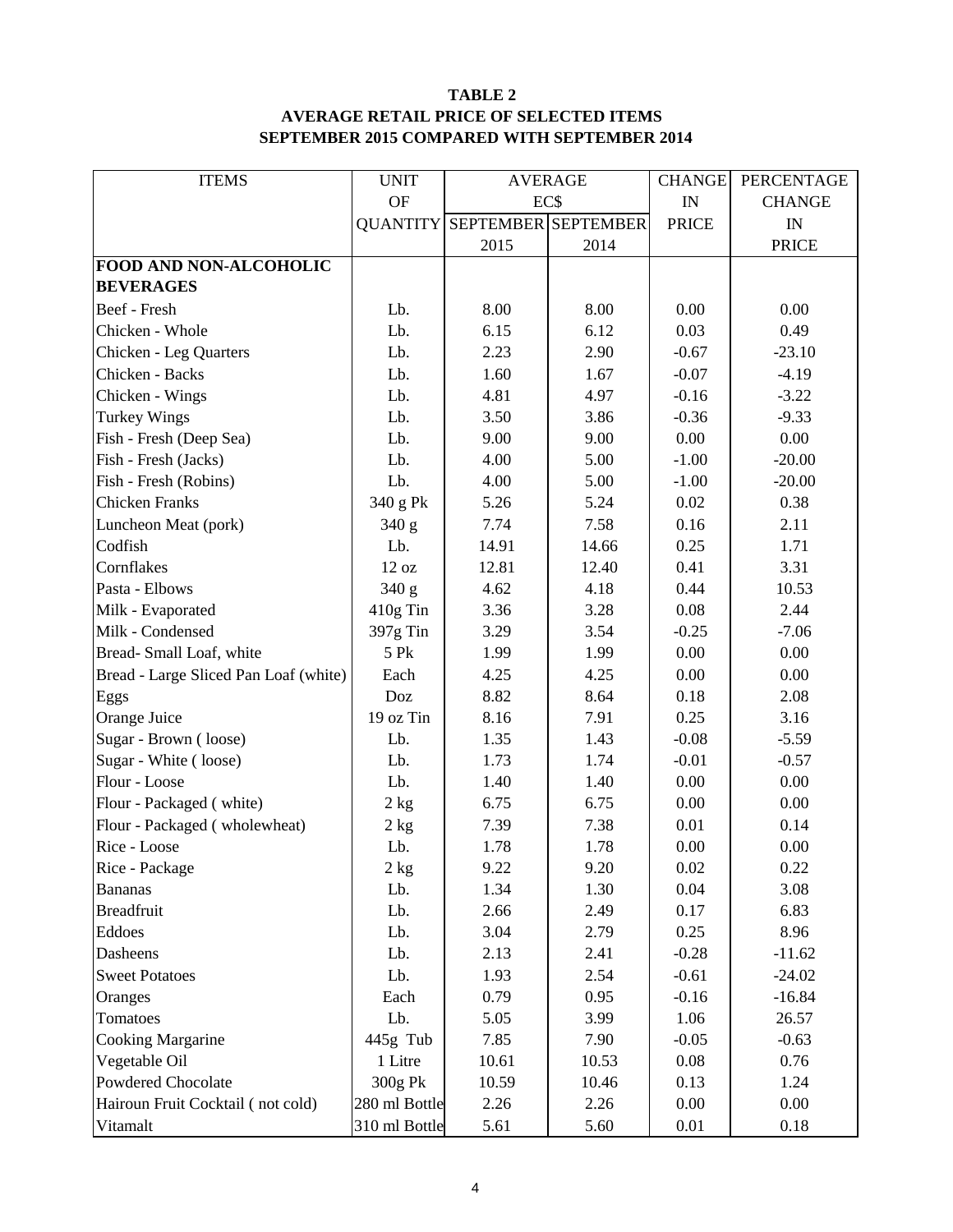#### **TABLE 2 Cont'd AVERAGE RETAIL PRICE OF SELECTED ITEMS SEPTEMBER 2015 COMPARED WITH SEPTEMBER 2014**

| <b>ITEMS</b>                                         | <b>UNIT</b>    | <b>AVERAGE PRICE</b> |                                     |              | <b>CHANGE PERCENTAGE</b> |
|------------------------------------------------------|----------------|----------------------|-------------------------------------|--------------|--------------------------|
|                                                      | <b>OF</b>      | EC\$                 |                                     | IN           | <b>CHANGE</b>            |
|                                                      |                |                      | <b>QUANTITY SEPTEMBER SEPTEMBER</b> | <b>PRICE</b> | IN                       |
|                                                      |                | 2015                 | 2014                                |              | <b>PRICE</b>             |
| ALCOHOLIC BEVERAGES, TOBACCO                         |                |                      |                                     |              |                          |
| <b>&amp; NARCOTICS</b>                               |                |                      |                                     |              |                          |
| Rum - Local (White)                                  | 750 ml Bot.    | 29.02                | 29.02                               | 0.00         | 0.00                     |
| Beer - Local                                         | 280 ml Bot.    | 4.51                 | 4.49                                | 0.02         | 0.45                     |
| Cigarettes                                           | Pkt. $(10)$    | 3.68                 | 3.47                                | 0.21         | 6.05                     |
| Table wine (local)                                   | 26 oz Bot.     | 18.79                | 18.52                               | 0.27         | 1.46                     |
| <b>CLOTHING &amp; FOOTWEAR</b>                       |                |                      |                                     |              |                          |
| Textile material - Terelyne                          | Yd.            | 47.95                | 47.95                               | 0.00         | 0.00                     |
| Textile material - Linen                             | Yd.            | 17.95                | 17.95                               | 0.00         | 0.00                     |
| Men's Shirts - Long Sleeve                           | Each           | 69.95                | 69.95                               | 0.00         | 0.00                     |
| Men's Jeans (long) - size 30                         | Each           | 39.95                | 39.95                               | 0.00         | 0.00                     |
| Men's Shoes -Formal                                  | Pair           | 79.95                | 79.95                               | 0.00         | 0.00                     |
| Women's Shoes - Formal                               | Pair           | 89.95                | 110.00                              | $-20.05$     | $-18.23$                 |
| Women's 2Pc Skirtsuit (polyester) large              | Each           | 100.00               | 101.89                              | $-1.89$      | $-1.85$                  |
| Women's Blouse (cotton/Spandex)                      | Each           | 24.00                | 25.00                               | $-1.00$      | $-4.00$                  |
| HOUSING, WATER, ELECTRICITY                          |                |                      |                                     |              |                          |
| <b>GAS AND OTHER FUELS</b>                           |                |                      |                                     |              |                          |
| Rent:                                                |                |                      |                                     |              |                          |
| Unfurnished House -2 Bedrooms                        | 1Mth           | 546.43               | 546.43                              | 0.00         | 0.00                     |
| Unfurnished House -3 Bedrooms                        | 1Mth           | 612.50               | 612.50                              | 0.00         | 0.00                     |
| Furnished Apartment - 2 Bedrooms                     | 1Mth           | 791.67               | 791.67                              | 0.00         | 0.00                     |
| Cement - Portland (grey)                             | 94 Lbs         | 24.90                | 24.90                               | 0.00         | 0.00                     |
| Galvanise Sheets 10 ft.                              | 1 Length       | 86.38                | 86.38                               | 0.00         | 0.00                     |
| Oil Paint                                            | 1 Gal.         | 105.00               | 110.00                              | $-5.00$      | $-4.55$                  |
| Lumber -Dressed Treated Yellow Pine (1x12x12)        | 1 Length       | 68.32                | 67.61                               | 0.71         | 1.05                     |
| Water - Consumption Charge                           | 5000 Gals.     | 37.50                | 37.50                               | 0.00         | 0.00                     |
| Kerosene                                             | 1 Gal.         | 10.58                | 13.93                               | $-3.35$      | $-24.05$                 |
| Charcoal                                             | 1 Sack         | 40.00                | 40.00                               | 0.00         | 0.00                     |
| <b>Cooking Gas</b>                                   | 20 Lb. Cyl.    | 31.25                | 44.56                               | $-13.31$     | $-29.87$                 |
| <b>Electricity Consumption Charge</b>                | <b>140 KWH</b> | 110.63               | 142.59                              | $-31.96$     | $-22.41$                 |
|                                                      |                |                      |                                     |              |                          |
| <b>FURNISHING, HOUSEHOLD</b>                         |                |                      |                                     |              |                          |
| <b>EQUIPMENT AND HOUSEHOLD</b><br><b>MAINTENANCE</b> |                |                      |                                     |              |                          |
|                                                      |                |                      |                                     |              |                          |
| Bed - Cherry 54"x75"                                 | Each           | 1,162.50             | 1,162.50                            | 0.00         | 0.00                     |
| Double size sheets - coloured/cotton                 | Each           | 88.80                | 88.80                               | 0.00         | 0.00                     |
| Frying Pan - 12" - non-stick                         | Each           | 52.76                | 52.76                               | 0.00         | 0.00                     |
| <b>Laundry Soap</b>                                  | Each           | 1.16                 | 1.10                                | 0.06         | 5.45                     |
| Electrical Bulb - 60W                                | Each           | 5.94                 | 5.68                                | 0.26         | 4.58                     |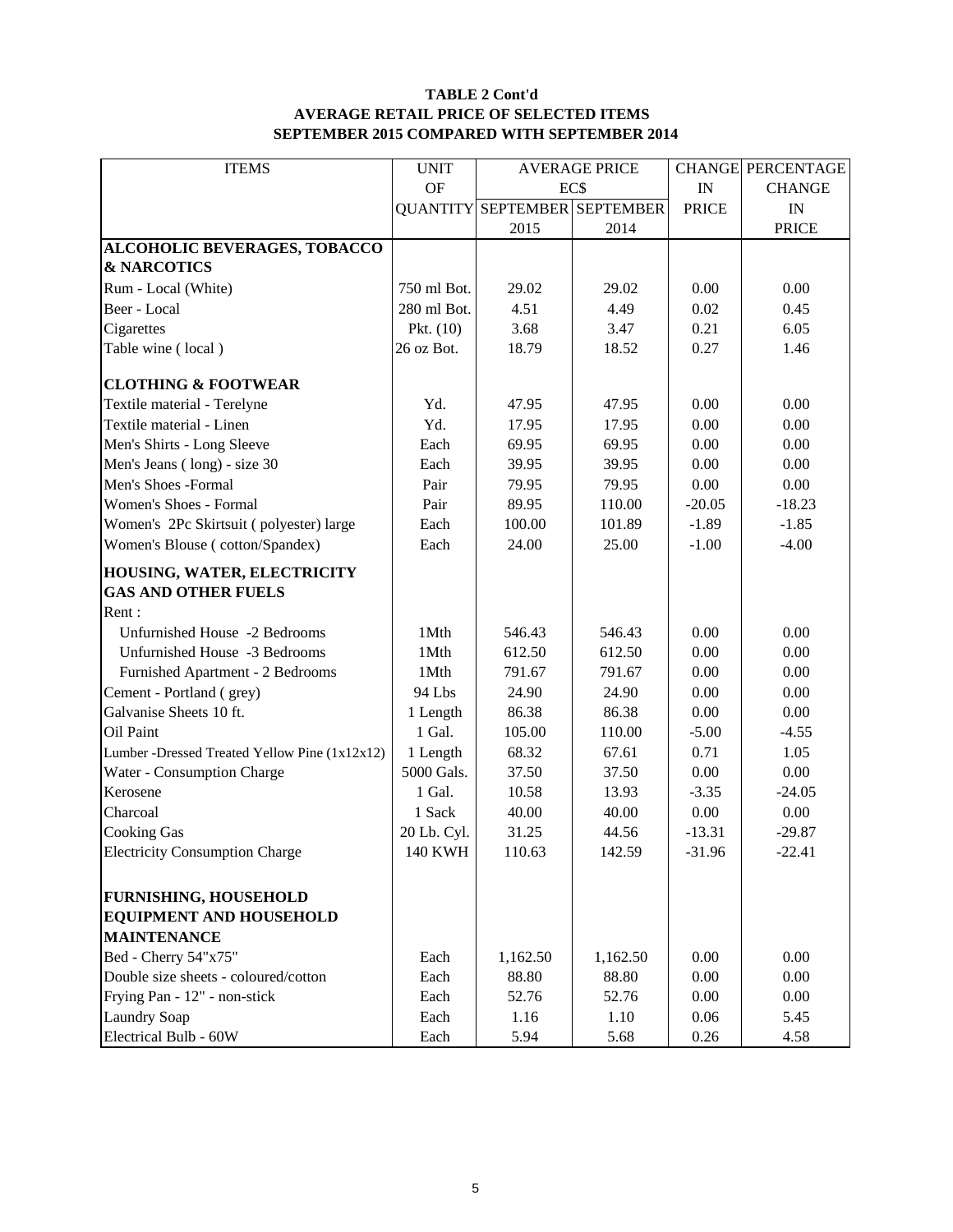#### **TABLE 2 Cont'd AVERAGE RETAIL PRICE OF SELECTED ITEMS SEPTEMBER 2015 COMPARED WITH SEPTEMBER 2014**

| <b>ITEMS</b>                                                   | <b>UNIT</b>  | <b>AVERAGE PRICE</b> |                                     | <b>CHANGE</b> | PERCENTAGE    |
|----------------------------------------------------------------|--------------|----------------------|-------------------------------------|---------------|---------------|
|                                                                | <b>OF</b>    |                      | EC\$                                |               | <b>CHANGE</b> |
|                                                                |              |                      | <b>QUANTITY SEPTEMBER SEPTEMBER</b> | <b>PRICE</b>  | IN            |
|                                                                |              | 2015                 | 2014                                |               | <b>PRICE</b>  |
| <b>HEALTH</b>                                                  |              |                      |                                     |               |               |
| Doctor's Fee - Gynaecologist                                   | 1 Visit      | 60.00                | 50.00                               | 10.00         | 20.00         |
| Eye Care                                                       | 1 Test       | 100.00               | 100.00                              | 0.00          | 0.00          |
| Hospitalisation (Private Ward)                                 | 1 Day        | 75.00                | 75.00                               | 0.00          | 0.00          |
| Drug for Hypertension                                          | 1 Mth supply | 3.50                 | 3.50                                | 0.00          | 0.00          |
| Drug for Diabetes                                              | 1 Mth supply | 13.16                | 13.70                               | $-0.54$       | $-3.94$       |
| Cough, Cold Preparation                                        | 125 ml.      | 15.58                | 15.67                               | $-0.09$       | $-0.57$       |
| Dental Care                                                    | 1 Visit      | 123.33               | 114.17                              | 9.16          | 8.02          |
| Chest X-ray                                                    | 1 Test       | 120.00               | 120.00                              | 0.00          | 0.00          |
|                                                                |              |                      |                                     |               |               |
| <b>TRANSPORT</b>                                               |              |                      |                                     |               |               |
| Petrol - Unleaded                                              | 1 Gal.       | 12.73                | 15.28                               | $-2.55$       | $-16.69$      |
| Vehicle License (car) - not exd. 2000 lbs                      | 1 Year       | 470.00               | 470.00                              | 0.00          | 0.00          |
| Bus Fare - Mesopotamia                                         | One Way      | 3.00                 | 3.00                                | 0.00          | 0.00          |
| Boat Fare - Bequia                                             | One Way      | 25.00                | 25.00                               | 0.00          | 0.00          |
| <b>COMMUNICATION</b>                                           |              |                      |                                     |               |               |
| Telephone Service - rental of line-domestic                    | 1 Month      | 23.46                | 23.46                               | 0.00          | 0.00          |
|                                                                | 226 Units    | 18.08                | 18.08                               | 0.00          | 0.00          |
| Telephone - Consumption Charge                                 | 1 Month      | 101.70               | 101.70                              | 0.00          | 0.00          |
| <b>Internet Charge</b>                                         |              |                      |                                     |               |               |
| Fixed Line Domestic Rate - peak<br>Mobile to Mobile - domestic | 1 Minute     | 0.08<br>0.83         | 0.08<br>0.73                        | 0.00<br>0.10  | 0.00          |
|                                                                | 1 Minute     |                      |                                     |               | 13.70         |
| <b>RECREATION AND CULTURE</b>                                  |              |                      |                                     |               |               |
| Television 26 " Flat panel                                     | Each         | 1,999.00             | 1,999.00                            | 0.00          | 0.00          |
| Cable TV Basic Charge                                          | 1 Month      | 74.75                | 74.75                               | 0.00          | 0.00          |
| Laptop Computer -13.3 " screen 2 GB                            | Each         | 3,832.24             | 3,499.00                            | 333.24        | 9.52          |
| Desktop Computer - 14" Monitor 3 GB                            | Each         | 2,071.45             | 1,891.32                            | 180.13        | 9.52          |
| Car Remote Control                                             | Each         | 250.00               | 250.00                              | 0.00          | 0.00          |
| Dog Food (Canned)                                              | 374 g Tin    | 3.37                 | 3.12                                | 0.25          | 8.01          |
| Dance Admission to Night Club                                  | Per Person   | 20.00                | 20.00                               | 0.00          | 0.00          |
| Carnival costume and Band Fees (Adult)                         | Each         | 275.00               | 300.00                              | $-25.00$      | $-8.33$       |
|                                                                |              |                      |                                     |               |               |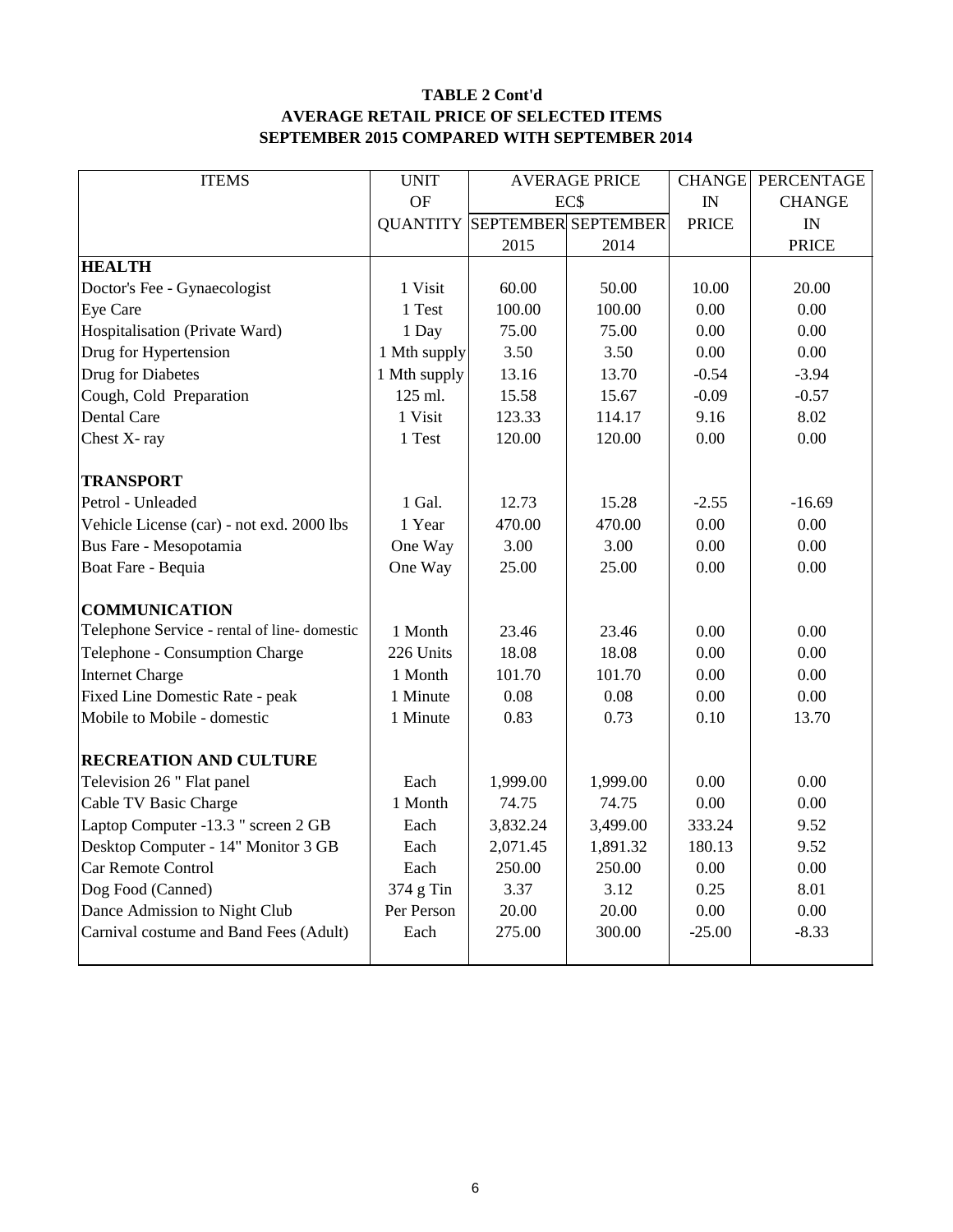#### **TABLE 2 Cont'd AVERAGE RETAIL PRICE OF SELECTED ITEMS SEPTEMBER 2015 COMPARED WITH SEPTEMBER 2014**

| <b>ITEMS</b>                        | <b>UNIT</b>      |        | <b>AVERAGE PRICE</b>                | <b>CHANGE</b> | PERCENTAGE    |
|-------------------------------------|------------------|--------|-------------------------------------|---------------|---------------|
|                                     | <b>OF</b>        | EC\$   |                                     | IN            | <b>CHANGE</b> |
|                                     |                  |        | <b>QUANTITY SEPTEMBER SEPTEMBER</b> | <b>PRICE</b>  | IN            |
|                                     |                  | 2015   | 2014                                |               | <b>PRICE</b>  |
|                                     |                  |        |                                     |               |               |
| <b>EDUCATION</b>                    |                  |        |                                     |               |               |
| Pre-Primary - Private               | 1 Month          | 205.00 | 205.00                              | 0.00          | 0.00          |
| Primary School Fee - Private        | 1 Term           | 825.00 | 650.00                              | 175.00        | 26.92         |
| Secondary School Fee - Private      | 1 Term           | 100.00 | 100.00                              | 0.00          | 0.00          |
| Newspaper - Local                   | Each             | 1.50   | 1.50                                | 0.00          | 0.00          |
| Exercise Book - Primary - 24 leaves | Each             | 0.86   | 0.85                                | 0.01          | 1.18          |
| <b>Lead Pencils</b>                 | Each             | 0.92   | 0.92                                | 0.00          | 0.00          |
| Mathematics Textbook - From 4       | Each             | 77.16  | 80.16                               | $-3.00$       | $-3.74$       |
| Tuition for local evening classes   | 1 Subject        | 100.00 | 100.00                              | 0.00          | 0.00          |
| <b>RESTAURANTS AND HOTELS</b>       |                  |        |                                     |               |               |
| Chicken Lunch - regular             | Each             | 13.86  | 13.86                               | 0.00          | 0.00          |
| Fish Lunch - regular                | Each             | 15.10  | 15.10                               | 0.00          | 0.00          |
| Fast Food - 2 Pc Chicken and Fries  | Each             | 16.85  | 16.85                               | 0.00          | 0.00          |
| <b>MISCELLANEOUS GOODS</b>          |                  |        |                                     |               |               |
| <b>AND SERVICES</b>                 |                  |        |                                     |               |               |
| <b>Toilet Soap</b>                  | 125g             | 3.46   | 3.42                                | 0.04          | 1.17          |
| Toothpaste                          | 130g Tube        | 9.15   | 9.82                                | $-0.67$       | $-6.82$       |
| Men's Haircut                       | 1 Visit          | 10.00  | 10.00                               | 0.00          | 0.00          |
| Women's Hairdressing (Relaxer)      | 1 Visit          | 64.81  | 64.81                               | 0.00          | 0.00          |
| Disposable Diapers (medium)         | 10 per Pk.       | 12.75  | 12.92                               | $-0.17$       | $-1.33$       |
| Health Insurance - Group (family)   | $\geq$ 3 persons | 307.00 | 278.70                              | 28.30         | 9.22          |
| Legal Expenses (Affidavit)          | Fee              | 250.00 | 250.00                              | 0.00          | 0.00          |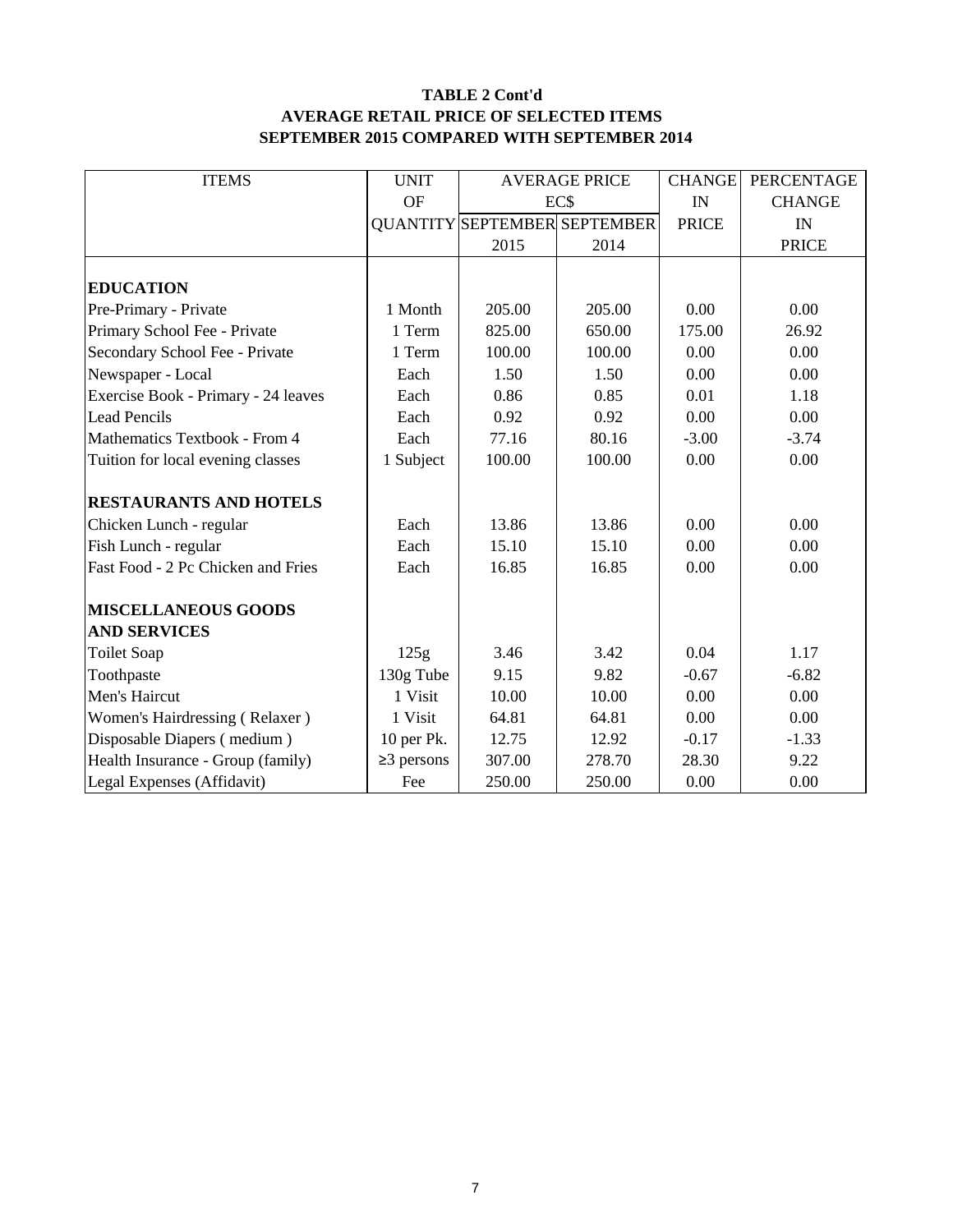#### **TABLE 3 THE CONSUMER PRICE INDEX BY MAIN GROUPS JANUARY 2010 = 100**

| <b>GROUP</b>                                                      | <b>WEIGHT</b> | <b>AUGUST</b> | <b>SEPTEMBER SEPTEMBER</b> |       | PERCENTAGE CHANGE<br><b>OVER PREVIOUS:</b> |                  |  |  |
|-------------------------------------------------------------------|---------------|---------------|----------------------------|-------|--------------------------------------------|------------------|--|--|
|                                                                   |               | 2015          | 2015                       | 2014  | <b>MONTH</b>                               | <b>YEAR</b>      |  |  |
|                                                                   |               |               |                            |       | <b>AUGUST</b>                              | <b>SEPTEMBER</b> |  |  |
| 01. Food and Non-Alcoholic Beverages                              | 21.91         | 110.3         | 110.4                      | 113.8 | 0.1                                        | $-3.0$           |  |  |
| 02. Alcoholic Beverages, Tobacco & Narcotics                      | 3.87          | 110.4         | 110.5                      | 109.6 | 0.1                                        | 0.8              |  |  |
| 03. Clothing and Footwear                                         | 3.22          | 102.6         | 102.5                      | 103.7 | $-0.1$                                     | $-1.2$           |  |  |
| [04. Housing, Water, Electricity, Gas and other<br>Fuels          | 30.06         | 99.8          | 98.8                       | 104.8 | $-1.0$                                     | $-5.7$           |  |  |
| 05. Furnishings, Household Equipment and<br>Household Maintenance | 6.59          | 101.3         | 101.4                      | 101.3 | 0.1                                        | 0.1              |  |  |
| 06. Health                                                        | 1.79          | 107.0         | 107.0                      | 103.0 | 0.0                                        | 3.9              |  |  |
| 07. Transport                                                     | 11.84         | 123.1         | 120.9                      | 123.2 | $-1.8$                                     | $-1.9$           |  |  |
| 08. Communication                                                 | 9.41          | 106.2         | 106.2                      | 96.5  | 0.0                                        | 10.1             |  |  |
| 09. Recreation and Culture                                        | 3.81          | 102.5         | 102.5                      | 102.4 | 0.0                                        | 0.1              |  |  |
| 10. Education                                                     | 1.32          | 109.0         | 110.2                      | 109.0 | 1.1                                        | 1.1              |  |  |
| 11. Restaurants and Hotels                                        | 1.87          | 103.2         | 103.5                      | 103.2 | 0.3                                        | 0.3              |  |  |
| 12. Miscellaneous Goods and Services                              | 4.31          | 101.0         | 101.1                      | 100.9 | 0.1                                        | 0.2              |  |  |
| <b>ALL ITEMS</b>                                                  | 100.00        | 106.3         | 105.8                      | 107.6 | $-0.5$                                     | $-1.7$           |  |  |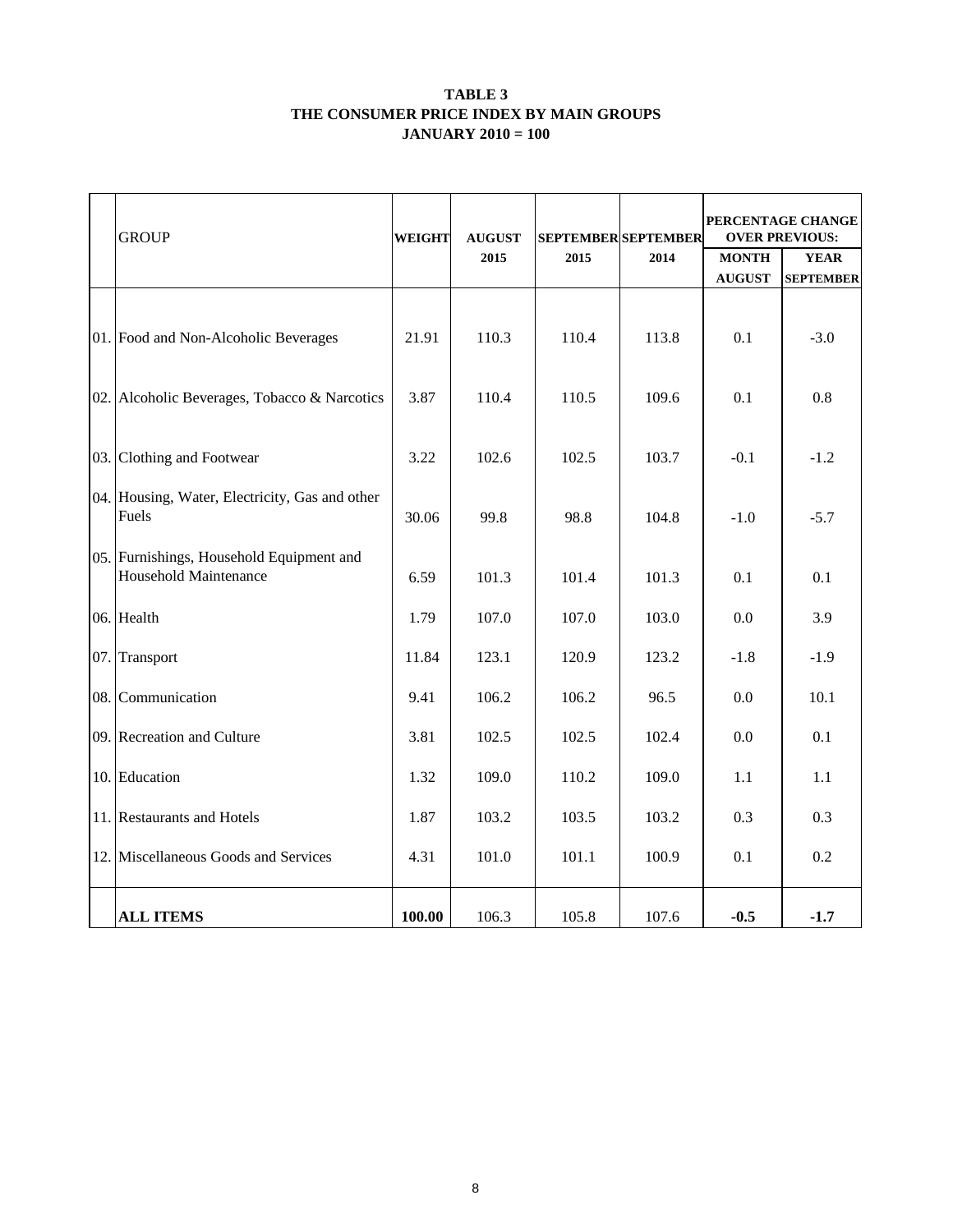

**Chart 1: COICOP Groups Percentage Change for September 2015**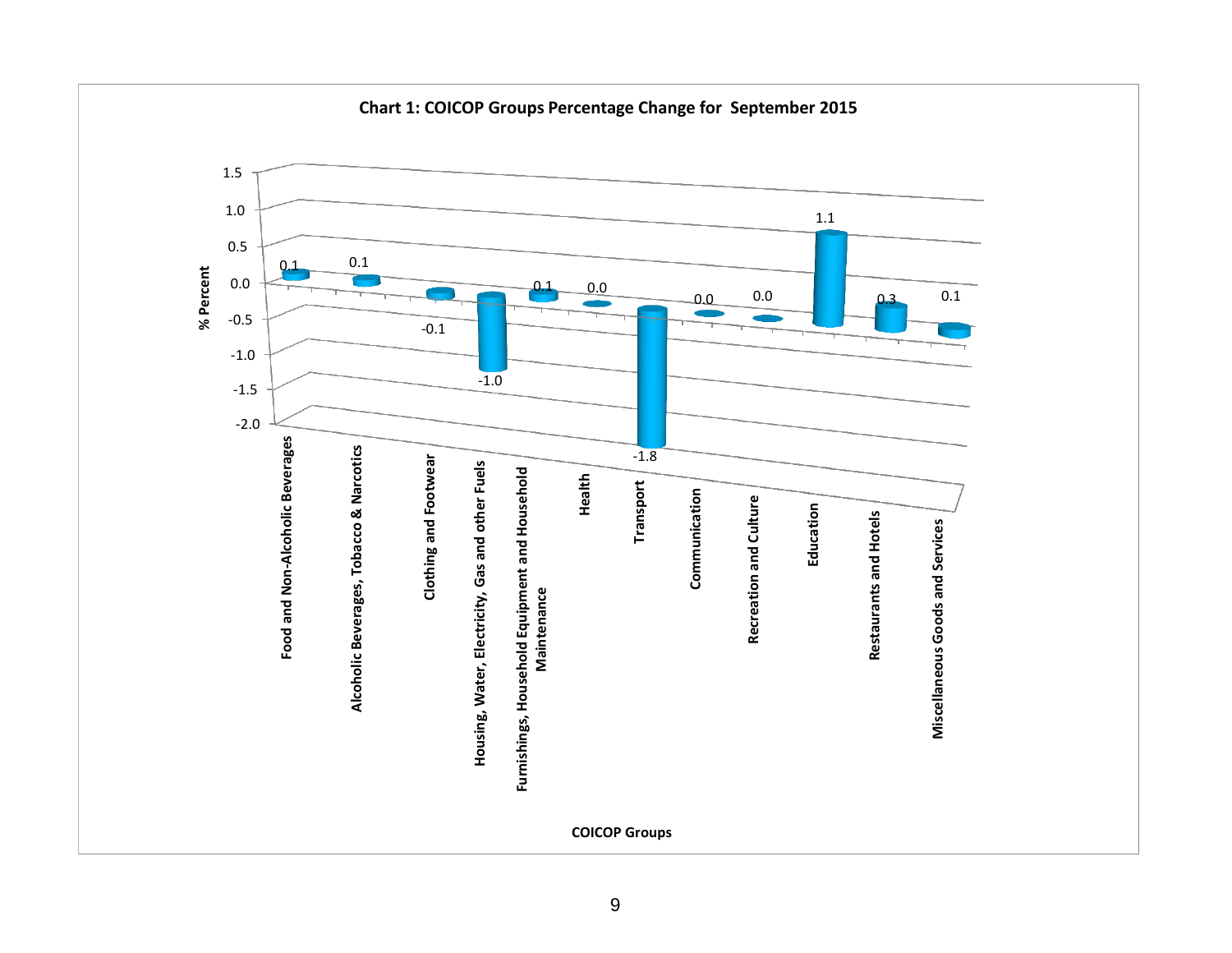#### **CONTRIBUTION TO CHANGE TABLE 4 THE CONSUMER PRICE INDEX BY MAIN GROUPS JANUARY 2010 = 100**

|    |                                                               |               |               |                  |            | <b>Cost Weight</b> |                  | Change in | Contribution                       |
|----|---------------------------------------------------------------|---------------|---------------|------------------|------------|--------------------|------------------|-----------|------------------------------------|
|    | <b>GROUP</b>                                                  | <b>WEIGHT</b> | <b>AUGUST</b> | <b>SEPTEMBER</b> | Percentage | <b>AUGUST</b>      | <b>SEPTEMBER</b> | Cost      | to                                 |
|    |                                                               |               | 2015          | 2015             | Change     | 2015               | 2015             | Weight    | <b>Change</b>                      |
|    |                                                               |               |               |                  |            |                    |                  |           | $\mathbf{0}_{\mathbf{0}}^{\prime}$ |
|    | 1. Food and Non-Alcoholic Beverages                           | 21.91         | 110.3         | 110.4            | 0.1        | 2,416.67           | 2,418.86         | 2.2       | $-4.4$                             |
| 2. | Alcoholic Beverages, Tobacco & Narcotics                      | 3.87          | 110.4         | 110.5            | 0.1        | 427.25             | 427.64           | 0.4       | $-0.8$                             |
| 3. | Clothing and Footwear                                         | 3.22          | 102.6         | 102.5            | $-0.1$     | 330.37             | 330.05           | $-0.3$    | 0.6                                |
|    | 4. Housing, Water, Electricity, Gas and other<br>Fuels        | 30.06         | 99.8          | 98.8             | $-1.0$     | 2,999.99           | 2,969.93         | $-30.1$   | 60.1                               |
| 5. | Furnishings, Household Equipment and<br>Household Maintenance | 6.59          | 101.3         | 101.4            | 0.1        | 667.57             | 668.23           | 0.7       | $-1.3$                             |
| 6. | Health                                                        | 1.79          | 107.0         | 107.0            | $0.0\,$    | 191.53             | 191.53           | 0.0       | 0.0                                |
| 7. | Transport                                                     | 11.84         | 123.1         | 120.9            | $-1.8$     | 1,457.50           | 1,431.46         | $-26.0$   | 52.1                               |
| 8. | Communication                                                 | 9.41          | 106.2         | 106.2            | 0.0        | 999.34             | 999.34           | 0.0       | 0.0                                |
|    | 9. Recreation and Culture                                     | 3.81          | 102.5         | 102.5            | 0.0        | 390.53             | 390.53           | 0.0       | $0.0\,$                            |
|    | 10. Education                                                 | 1.32          | 109.0         | 110.2            | 1.1        | 143.88             | 145.46           | 1.6       | $-3.2$                             |
|    | 11. Restaurants and Hotels                                    | 1.87          | 103.2         | 103.5            | 0.3        | 192.98             | 193.55           | 0.6       | $-1.1$                             |
|    | 12. Miscellaneous Goods and Services                          | 4.31          | 101.0         | 101.1            | 0.1        | 435.31             | 435.74           | 0.4       | $-0.9$                             |
|    | <b>ALL ITEMS</b>                                              | 100.00        | 106.3         | 105.8            | $-0.5$     | 10,630.00          | 10,580.00        | $-50.0$   | 100.0                              |